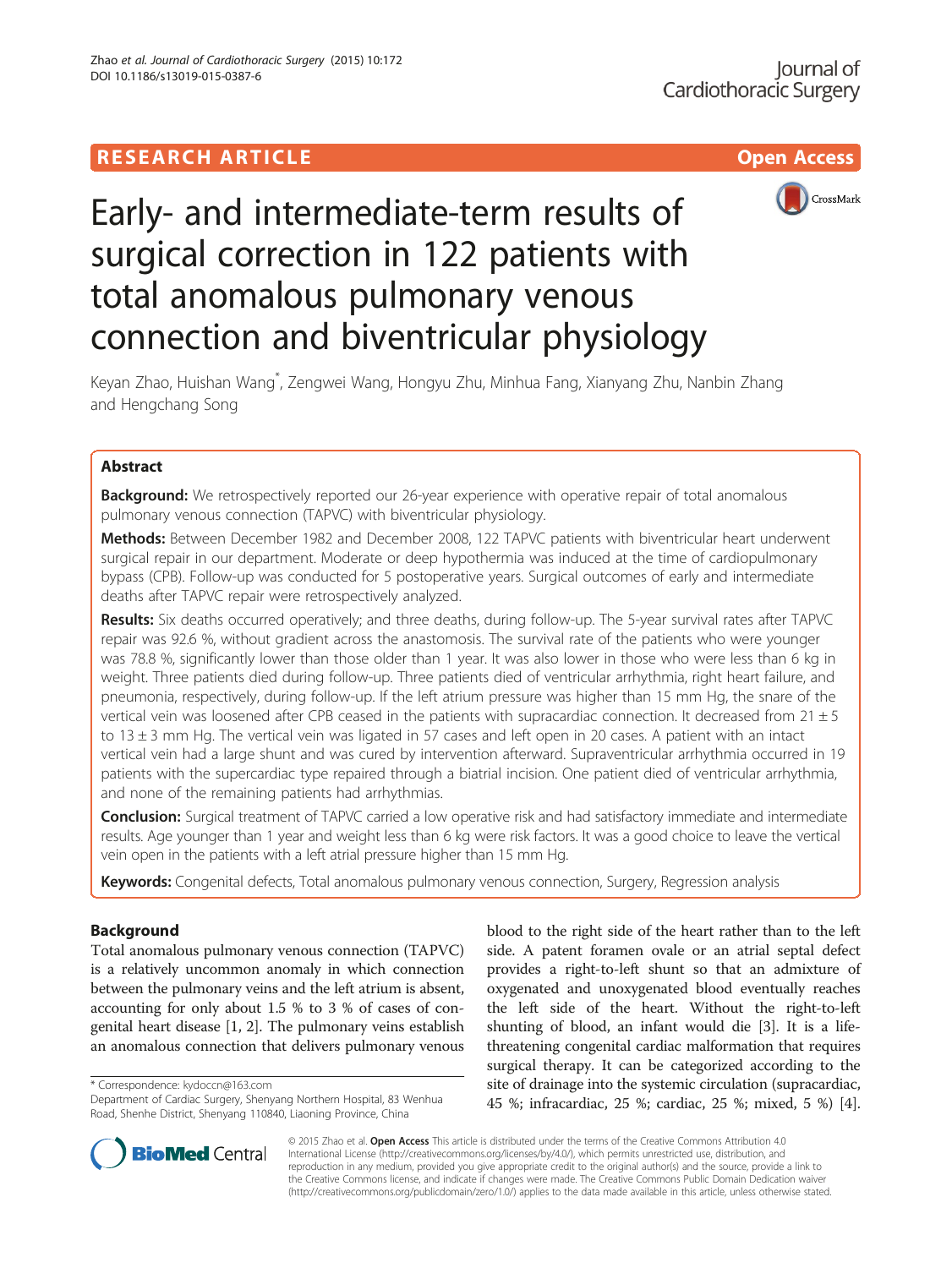Surgical repair is best performed at the time of diagnosis, as an elective procedure, to avoid potential long-term problems associated with right heart volume and pressure overload, or long-standing cyanosis. The surgical correction of TAPVC has become increasingly successful owing to early referral, improved surgical and anesthetic techniques, and improved intraoperative and postoperative care.

While surgical repair of TAPVC has historically been associated with a significant risk of early mortality, with reports in the literature ranging from 10 % to 50 % [[5, 6](#page-5-0)]. Many reports have argued that among patients with congenital heart defects, those with TAPVC and singleventricle physiology have the poorest survival [\[7](#page-5-0)–[9\]](#page-5-0). These patients undergo procedures including Fontan, bidirectional Glenn, systemic-pulmonary shunt, or pulmonary artery banding, obviously with high operative mortality and poor long-term survival [[4, 10\]](#page-5-0). Patients with biventricular physiology had good results, but 1-month survival was 90 % in a previous study [[5\]](#page-5-0) and 95.1 % at our center. Earlier studies indicated that biventricular patients with preoperative pulmonary venous obstruction were at a high risk of post-repair pulmonary venous obstruction, which this has been neutralized as a risk factor in some morerecent studies [[11](#page-5-0)]. We have performed operations for TAPVC in our center since 1982. Patients with singleventricle physiology were fewer because of reasons such as economic status and age. We argued it in single ventricular operation. We obtained better results in patients with biventricular physiology. However, whether the vertical vein should be ligated at the time of total anomalous pulmonary venous repair is controversial. Herein, we report retrospectively our 26-year experience with TAPVC and biventricular physiology, including clinical presentations, operative techniques, results, and survival. In addition, we discussed how to manage the vertical vein.

## Methods

## Patients

Between December 1982 and December 2008, 122 patients with TAPVC and biventricular hearts underwent surgical repair at Northern Hospital, Liaoning province, China. We retrospectively evaluated these patients, whose characteristics (54 males and 68 females) are summarized in Table 1. The mean age of the patients at operation was  $8.5 \pm 7.0$  years (27 days to 44 years), with 18 patients younger than 1 year. The mean body weight was  $20.1 \pm 14.6$  kg (from 2.7 to 87 kg), with 12 patients less than 6 kg in weight. Of the patients, 112 (91.8 %) had symptoms of tachypnea, cyanosis, or failure to thrive. They were diagnosed by using echocardiography, cardiac catheterization and cineangiography, or computer tomography. TAPVC was classified as supracardiac

| Page 2 of 6 |
|-------------|
|-------------|

| Variable                 | No. or mean $\pm$ SD |
|--------------------------|----------------------|
| Patients, total          | 122                  |
| Sex                      |                      |
| Male                     | 54                   |
| Female                   | 68                   |
| Age at operation, year   | $8.5 \pm 7.0$        |
| Age $\leq$ 1 year        | 18                   |
| Body weight              |                      |
| At operation, kg         | $20.1 \pm 14.6$      |
| $<$ 6 kg                 | 12                   |
| Type                     |                      |
| Supracardiac             | 77                   |
| Cardiac                  | 39                   |
| Infracardiac             | 1                    |
| Mixed                    | 5                    |
| Associated malformations |                      |
| Patent ductus            | 21                   |
| Pulmonary stenosis       | 5                    |
| Moderate PAH             | 25                   |
| Severe PAH               | 27                   |

in 77 patients (63.1 %), cardiac in 39 patients (32.0 %), infracardiac in one patient, and mixed in 5 patients (4.1 %). Twenty-one patients required preoperative inotropic support, and 10 required mechanical ventilation. Emergency surgery was performed in 8 patients, of whom 7 were younger than 1 year and 6 were weighed less than 6 kg. All of the patients who underwent emergency surgery had severe dyspnea and continuous metabolic acidosis before the operation. Associated malformations included patent ductus in 21 patients, pulmonary stenosis in 5 patients, and moderate or severe tricuspid regurgitation in 28 patients. Twenty-five patients had moderate pulmonary artery hypertension (PAH) and 27 had severe PAH.

#### Surgical technique

All of the operations were performed under general anesthesia through median sternotomy. Cardiopulmonary bypass (CPB) was commenced with ascending aortic perfusion and bicaval cannulations. Moderate or deep hypothermia was induced. Measures to ensure myocardial protection included cold blood cardioplegia infusion.

In the patients with supracardiac connection, biatrial incision ( $n = 66$ ) or the modified superior approach [[12](#page-5-0)] were used. In patients with supracardiac or infracardiac connections, the snare of the vertical vein was loosened if the left atrium pressure was higher than 15 mm Hg after CPB ceased in the patients with supracardiac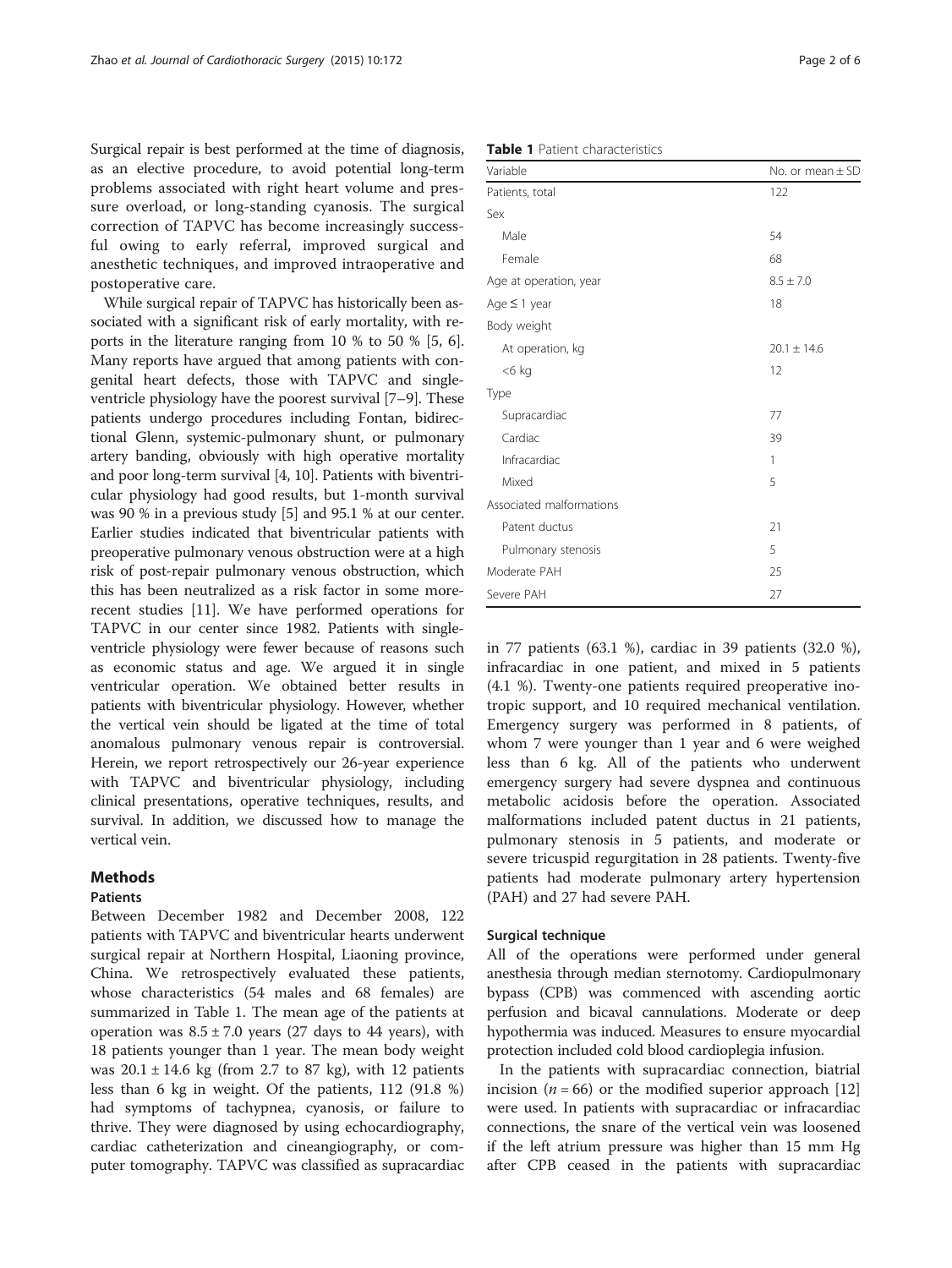connection. Left atrial pressures (LAPs) were recorded before and after the snare was loosened. The vertical vein was ligated in 57 patients and left open in 20 patients. In the patient with infracardiac connection  $(n = 1)$ , the apex of the heart was tilted up to the right and then the vertical vein was ligated and incised to the diaphragm. The common pulmonary venous chamber was anastomosed to the back of the left atrium. Meanwhile, the associated malformations were handled at the operation.

The patients were followed up in the outpatient department by clinical examination, echocardiography, and electrocardiography for 5 years after repair.

### Statistical analysis

Quantitative data were expressed as mean ± the standard deviation values as appropriate. The end point of followup was TAPVC repair until the date of death, lost to follow-up, or 5 years after the operation. All  *values* were two-sided, and a  $P < 0.05$  was considered statistically significant. Age (younger than 1 year), sex, and type (supracardiac or infracardiac, for cardiac and mixed cases were few) were determined by using the chisquare test. Quantitative data (weight, bypass time, and clamp time) were analyzed by using a  $t$  test. LAPs before and after the snare was loosened were analyzed by performing a paired  $t$  test. Statistical analysis was performed with the SPSS Version 13.0 software package (SPSS Inc, Chicago, IL).

## Results

Six early deaths (4.9 %) occurred. One patient with supracardiac connection died intraoperatively from failure to successfully wean from the CPB. The patient was a 3-month-old infant. Owing to severe dyspnea and continuous metabolic acidosis, mechanical ventilation was applied preoperatively. Emergency surgery was performed. During the time of bypass assistance, the heart contracted weakly and oxygenation worsened. Despite various attempts, the patient could not be weaned from CPB. The reasons may be the poor preoperative status, systemic inflammatory response syndrome, or poor cardiac protection. Two patients with severe pulmonary artery hypertension, whose pulmonary vascular resistance values were 20 and 13.4 Wood units, respectively, died from low cardiac output. One died of ventricular fibrillation 15 days after the repair, and the other two died of pulmonary infection and respiratory failure 30 days after the repair. One month after the repair, 116 patients survived.

Among the 18 patients younger than 1 year, four died. However, among the remaining 104 patients, only two died later. The results of the statistical analysis showed that the patients younger than 1 year had a higher mortality risk than the others  $(P = 0.000;$  Fig. [1a\)](#page-3-0). No statistically significant differences were observed among the patients in terms of sex and type (supracardiac or cardiac).

The survival rate was 75 % in the patients who weighed less than 6 kg. In the  $t$  test, weighing less than 6 kg was also a risk factor  $(P = 0.001)$ . The risk was 89.5 % in those weighing 6–10 kg (Fig. [1b\)](#page-3-0). Among the 27 patients with severe PAH, 3 died. Their mortality was significantly higher than that of the patients with moderate PAH (1/25 patients). The mean duration of CPB was  $95.3 \pm 33.9$  min (range,  $35.0 - 227.0$  min), and the mean aortic cross-clamp time was  $52.5 \pm 22.2$  min (range, 12– 123 min). Hospital death was not correlated with bypass time  $(P = 0.441)$  or cross-clamp time  $(P = 0.772)$ .

Emergency surgery was performed in 8 patients, of whom 7 were younger than 1 year and 6 weighed less than 6 kg. This is the reason why the mortality rate was 22.2 % in the younger patients and 25 % in the patients who weighed less than 6 kg.

The actuarial 5-year survival rates after TAPVC repair was 92.6 % (Fig. [2](#page-3-0)). Three patients died during follow-up owing to ventricular arrhythmia, right heart failure, and pneumonia at 5 months, 11 months, and 2 years after repair, respectively. A boy with myelodysplastic syndrome with a platelet count of 30,000/mL was treated with medicine. Seven patients were lost to follow-up. The others remained in New York Heart Association class I and II functional status, without medication. Echocardiographic studies revealed no gradient across the anastomosis in the patients.

The patients with the vertical vein ligated at operation were all well except one boy whose pulmonary vascular resistance was 7.3 Wood units and who often had chest distress. When the LAP is higher than 15 mm Hg, loosening the snare of the vertical vein can reduce the LAP from  $21 \pm 5$  mm Hg to  $13 \pm 3$  mmHg (P < 0.05). In the patients with the vertical vein left intact, the shunt closed spontaneously in 8 and the shunt remained in 12. Among the 12 patients, 11 had a small left-to-right shunt and were monitored regularly. However, a 27-year-old female patient still had a large shunt, and the Qp/Qs value was 3.2 at 6 months after repair. We performed atrial septal defect closure by using of 34 mm (Shape Memory Co., Ltd, Shanghai; Fig. [3\)](#page-4-0). The shunt and palpitation disappeared.

Supraventricular arrhythmia occurred in 19 patients who underwent supercardiac TAPVC repair through a biatrial incision, including atria extrasystole in 9 patients, relay of cardiac rhythm in 7, and atrial fibrillation in 3. The crista terminalis was incised, and the internodal tract was damaged during the repair through a biatrial incision. This may have contributed to the potential for arrhythmias. All of the patients recovered to normal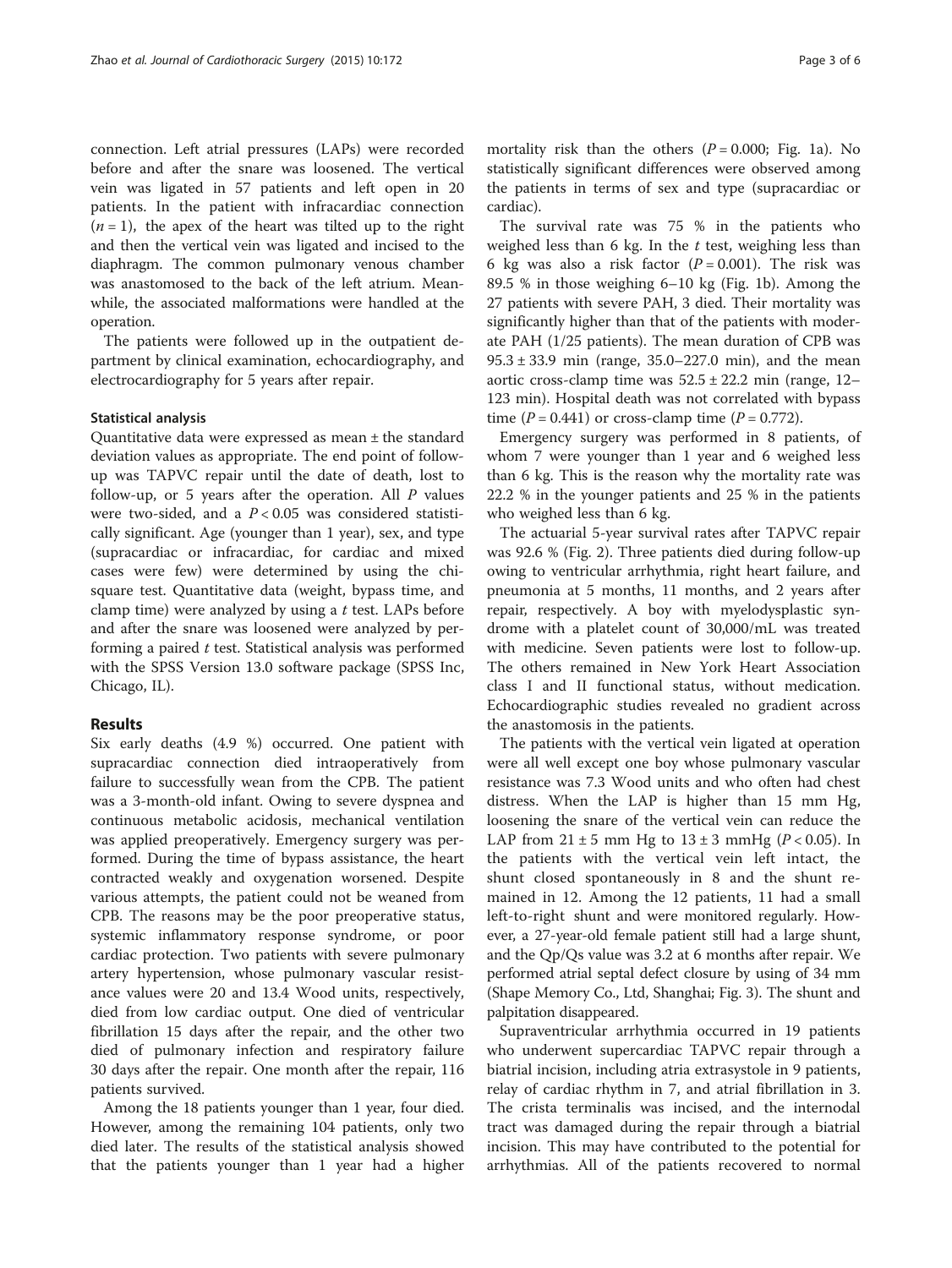<span id="page-3-0"></span>

sinus rhythm during 1 week after the operation. A 7 year-old girl died of ventricular arrhythmia 5 months after the operation. In another patient, atrial flutter persisted for 6 months after repair and subjected to electroversion to sinus rhythm by shock. None of the patients had arrhythmias.

## Discussion

Total anomalous pulmonary venous connection is a rare congenital malformation with an unfavorable natural prognosis. Only 20 % of patients survive the first year of life [\[13](#page-5-0)]. TAPVC in univentricular hearts included heterotaxy syndrome and pulmonary atresia, and such procedures as Fontan procedure, bidirectional Glenn procedure, systemic-pulmonary shunt, or pulmonary artery banding could be performed. TAPVC is usually associated with pulmonary venous obstruction and



worse outcomes. Thus, we include a discussion on heterotaxy syndrome and pulmonary atresia.

For most patients with supracardiac TAPVC, we choose biatrial incision for total repair, which was described by Shumacker and King [[14](#page-5-0)]. Another technique for dealing with the supracardiac type is a modified superior approach described by Serraf, especially for some patients younger than 1 year. This approach can be useful to enhance exposure during surgical repair and may contribute to an improved patient outcome. We used this approach successfully on patients with the infracardiac drainage type treated by making an biatrial incision. It can keep the heart in the normal position while keeping the anastomosis of the orifice unobstructed. While anastomosing the posterior orifice by lifting the heart upward and in the anterior direction, when the heart was returned, it was possible that anastomosis became kinked and turned, so the pulmonary vein drainage was blocked. It is interesting that only one patient had an infracardiac TAPVC, which may be due to the relatively older age of admission. This may be a reflection of socioeconomic status and late or no referral to the tertiary care center. This may explain why such a relatively old patient population would present with symptoms such as tachypnea, failure to thrive, and cyanosis.

Whether the vertical vein should be ligated at the time of total anomalous pulmonary venous repair is controversial. We considered that it may be well to leave the vertical vein open even though we obtained good results. One reason may be that the age in this group is somewhat old, and the pulmonary veins were not seriously obstructed. First, keeping the vertical vein open can alleviate the right ventricular load in the patient with serious pulmonary hypertension, and it can also alleviate the left ventricular load in the patient with poor ventricular compliance. Second, in infracardiac TAPVC, keeping the vertical vein open can also prevent hepatonecrosis. Last, the vertical vein can be closed by using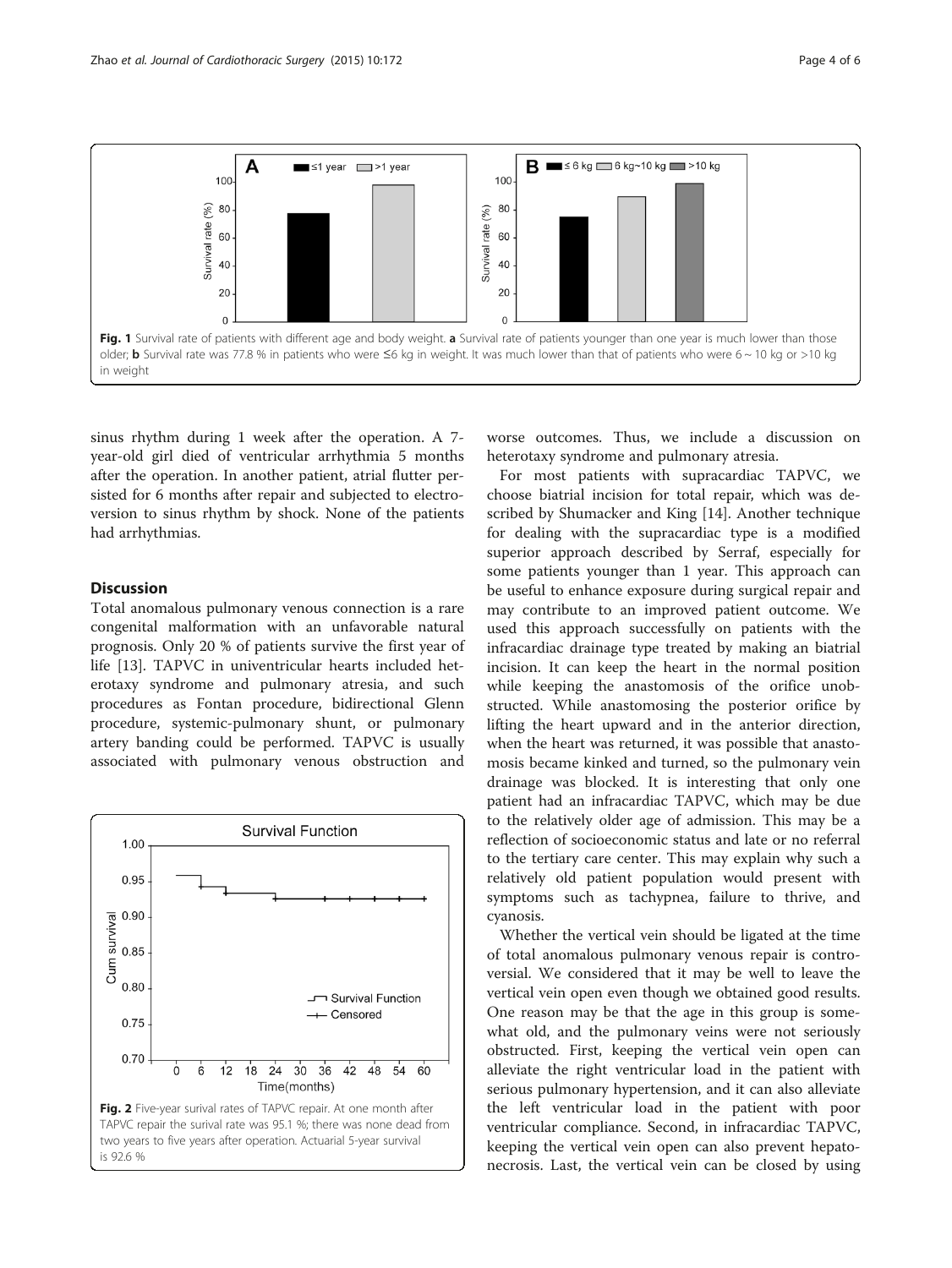<span id="page-4-0"></span>

the favored methods of adjustable means or intervention when the pulmonary pressure descends satisfactorily or the left ventricle is well trained. Chowdhury et al. preferred that an adjustable means can be used to close up the vertical vein after operation [\[15\]](#page-5-0). In our study, a woman aged 27 years was cured by intervention afterward. Kobayashi et al. also reported a similar case [\[16](#page-5-0)]. Although vertical vein ligation is recommended to close shunting, small left heart chambers may not always tolerate the immediate increase in blood flow [\[17](#page-5-0)]. Transcatheter vertical vein closure might render patients with high LAP suitable candidates for further hybrid approach.

In recent years, some centers reported that repair of TAPVC carried a relatively high early mortality (10– 20 %) [[2, 18](#page-5-0)]. However, in our department, only 6 deaths (4.9 %) occurred in the first month of repair. In the West, most patients who underwent TAPVC repair were neonates and young infants [[11](#page-5-0), [19, 20](#page-5-0)]. However, in our department, the age of most patients (85.2 %) who underwent TAPVC repair was older than 1 year. These patients rarely had obstructed drainage and moderate or severe pulmonary arterial hypertension. Thus, these patients (>1 year of age) seem naturally selected, representing 20 % of patients who survive beyond the first year of life. These were the important factors that might have contributed to such a low mortality rate in our department. The survival rates of patients with TAPVC and single-ventricle physiology were among the worst of all patients with congenital heart defects. Repeated operations for pulmonary venous obstruction were predominantly required in patients who underwent operation as neonates [[5, 21](#page-5-0)]. We achieved good results with low mortality and few repeated operations, as the patients in this group were those with TAPVC and biventricular physiology. Those with pulmonary venous obstruction preoperation were indicated for emergency surgery, and we did not find post repair obstructions in pulmonary veins and an increase in early mortality rate.

Our data show that age younger than 1 year and weight less than 6 kg are risk factors, which may be due to emergency surgery. Eight patients underwent emergency surgery, of whom 7 were younger than 1 year and 6 weighed less than 6 kg. All of the patients who underwent emergency surgery had severe dyspnea and continuous metabolic acidosis preoperatively. When weaned from CPB, the patients usually had low blood pressure and became later prone to develop complications such as low cardiac output and infection with mechanical ventilator. Severe PAH often results in low cardiac output, arrhythmias, and lung complications. However, if the patients survived the perioperative period, they would have good results in the future.

# Conclusions

In conclusion, most patients who undergo repair with TAPVC can expect excellent outcomes with regard to survival, freedom from reintervention, and overall functional ability. However, the mortality rate is 22–25 % in the patients younger than 1 year of age or less than 6 kg in weight because of emergency surgery. If this pathology is not an emergency and the age and weight at presentation are older than 1 year and at least 6 kg, then one can obtain more-favorable results. However, the study is a retrospective review of medical records in a relatively small population. Its limitations also include the lack of a randomized controlled trial.

#### Competing interest

All authors have no conflict of interest regarding this paper.

#### Authors' contributions

KZ and HW reviewed the database and prepared the manuscript. ZW, HZ, MF, NZ and HS carried out the statistical analysis and assisted with preparation of the manuscript. KZ and HW carried out the surgeries. XZ performed catheter intervention. HW supervised the writing of the whole paper. All authors read and approved the final manuscript.

#### Acknowledgements

We appreciate all the colleagues provide help in examining patients in the Shenyang Northern Hospital.